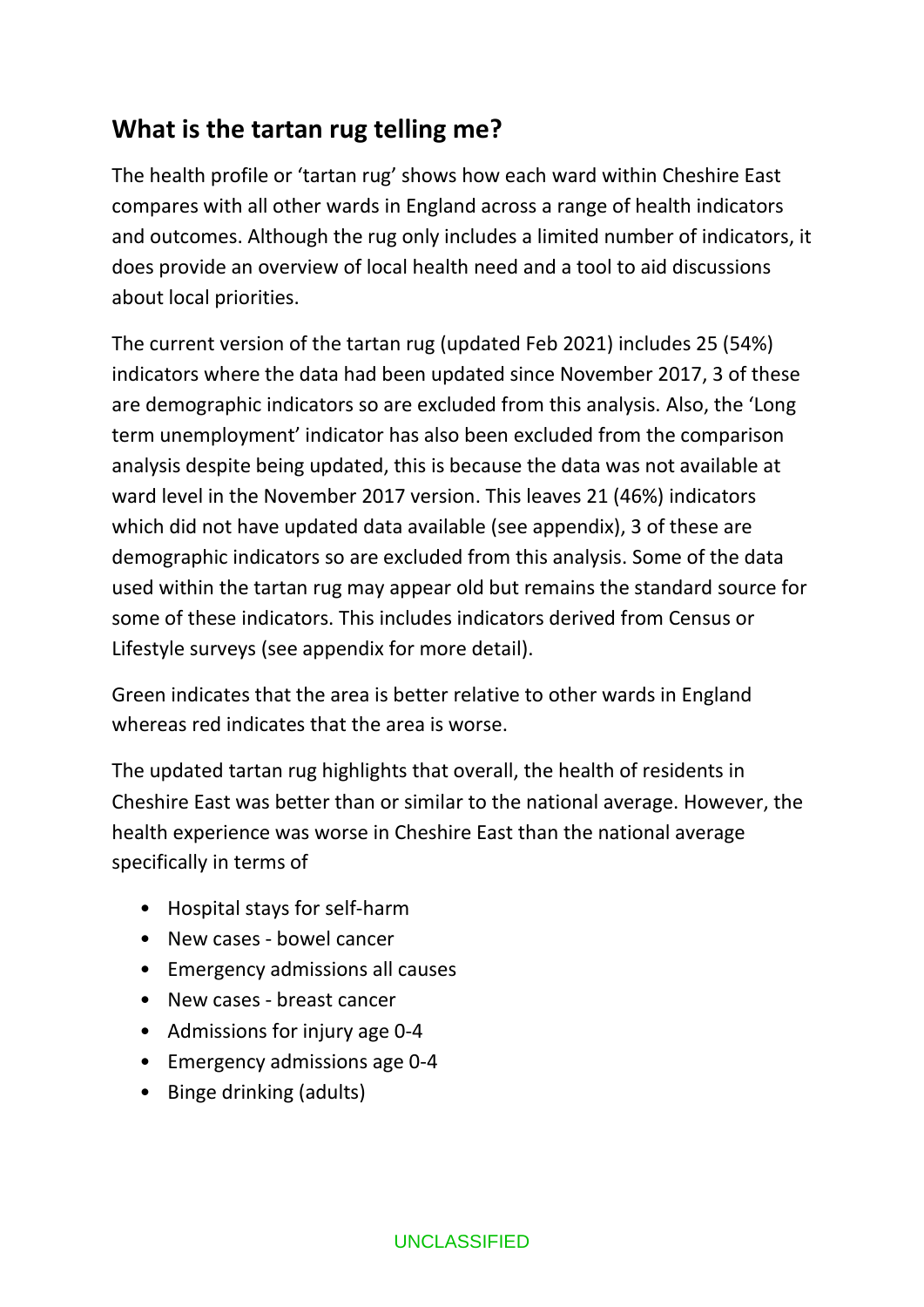## **What has changed between 2017 and February 2021?**

## **Cheshire East**

When considering the Cheshire East average data (39 indicators), 44% of the tartan rug was coloured green in 2017 and 13% was coloured red. The percentage of the tartan rug coloured green decreased to 41% in February 2021, while the percentage that is coloured red increased to 18%. This decrease in the percentage of greens and an increase in the percentage of reds indicates a decline between 2017 and February 2021.

However, when the indicator data for all 52 wards within Cheshire East are considered (39 indicators x 52 wards = 2028 data points), 45% of the tartan rug was coloured green in 2017 and 31% was coloured red. In February 2021 the percentage of the tartan rug coloured green increased to 47% and the percentage which is coloured red also increased to 32%.

Overall Cheshire East has improved compared to other areas over the two time periods, although inequalities have widened slightly.

If we look at the performance over a longer period and included the tartan rug from 2015, this shows that the improvement we see in 2021 is a recovery from a dip in performance in 2017, rather than a long-term improvement.

|              | 2015 | 2017 | 2021 |
|--------------|------|------|------|
| <b>Green</b> | 48%  | 45%  | 47%  |
| <b>Red</b>   | 32%  | 31%  | 32%  |

It is likely that there will be further dips in performance over the next couple of iterations of the tartan rug due to the impact of COVID-19. Although the tartan rug colouration reflects performance relative to other areas of the country and therefore the expectation may be that the percentages of red and green remain stable, we know that the impact of COVID-19 was not universal, and the North West was more affected by COVID-19 infections. It is likely that the inequalities gap will widen for some area.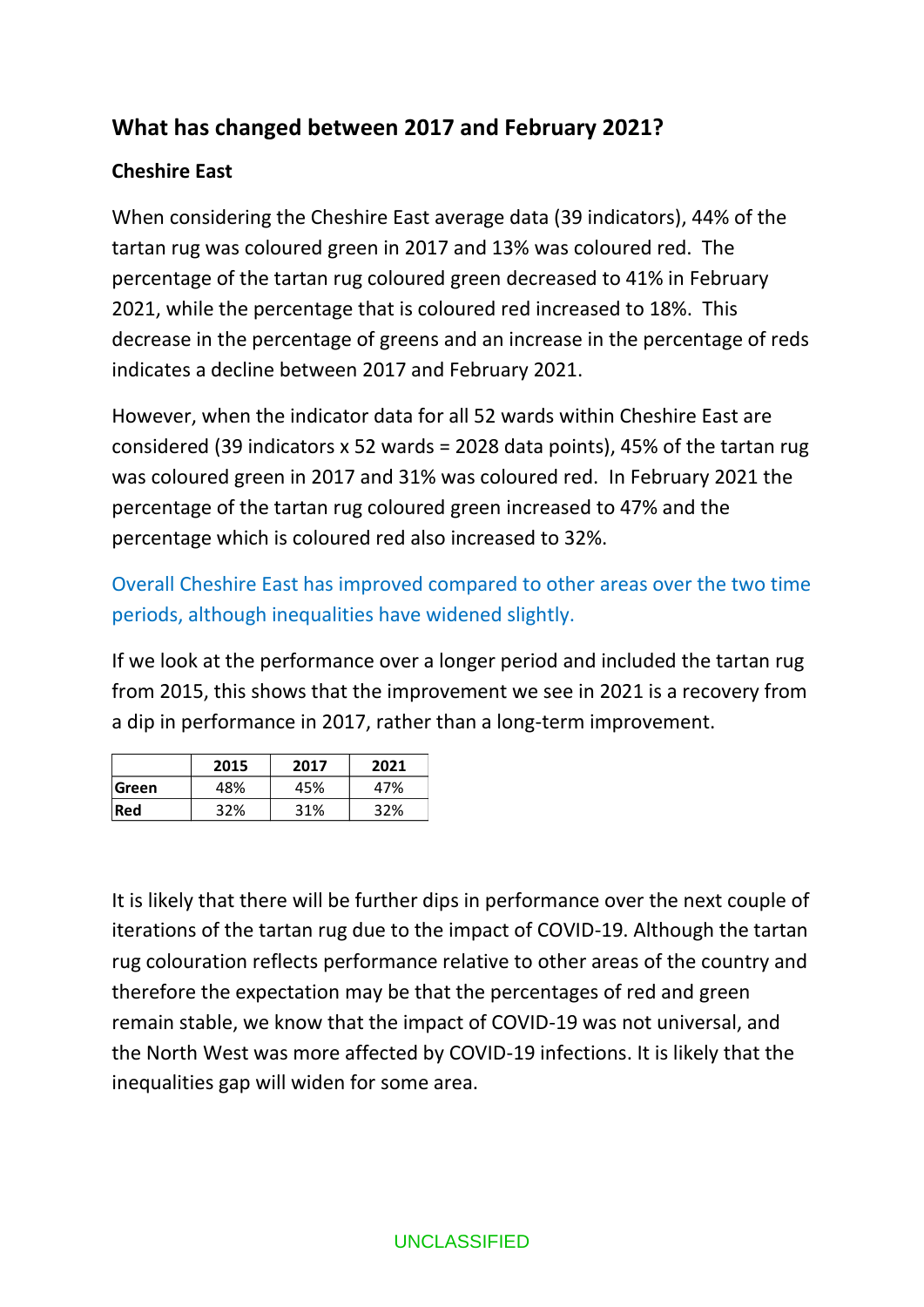When considering **only the 22 indicators where data has been updated**: -

Some indicators have shown improvement, this is where there has been an increase in the percentage of greens with either a decrease in the percentage of reds over the two time periods or the percentage of reds has remained the same. These are: **Emergency admissions heart attack; Emergency admissions respiratory; New cases -lung cancer; New cases -prostate cancer; All new cancer cases; Cancer deaths under 75 age; Heart deaths under 75; Deaths from respiratory disease; All deaths all ages; Female Life Expectancy.** 

The indicator '**All deaths under 75**' has a decrease in the percentage of greens but a larger decrease in the number of reds, therefore has improved overall.

Some indicators have declined between 2017 and February 2021; this is where there has been a decrease in the percentage of greens and an increase in the percentage of reds. These are: **Excess weight age 4-5; Admissions for alcohol; Hospital stays for self-harm; Emergency admissions stroke; New cases -breast cancer; Male Life Expectancy.**

For other indicators there is an increase in both the percentage of green and red, this indicates that there is an increase in the inequality gap of this indicator. These indicators are: **Emergency admissions hip fracture; Emergency admissions all causes.**

Two indicators show neither improvement or decline over the two time periods: **Excess weight age 10-11,** where there has been no change in either the percentage of greens or reds across the two time periods**; New cases bowel cancer**, which has an equal decrease in both the percentage of greens and reds.

The update also highlights that pre-existing inequalities persist, with poorer health experience in some areas of Crewe, Macclesfield and Handforth, than in other wards in Cheshire East and the England average.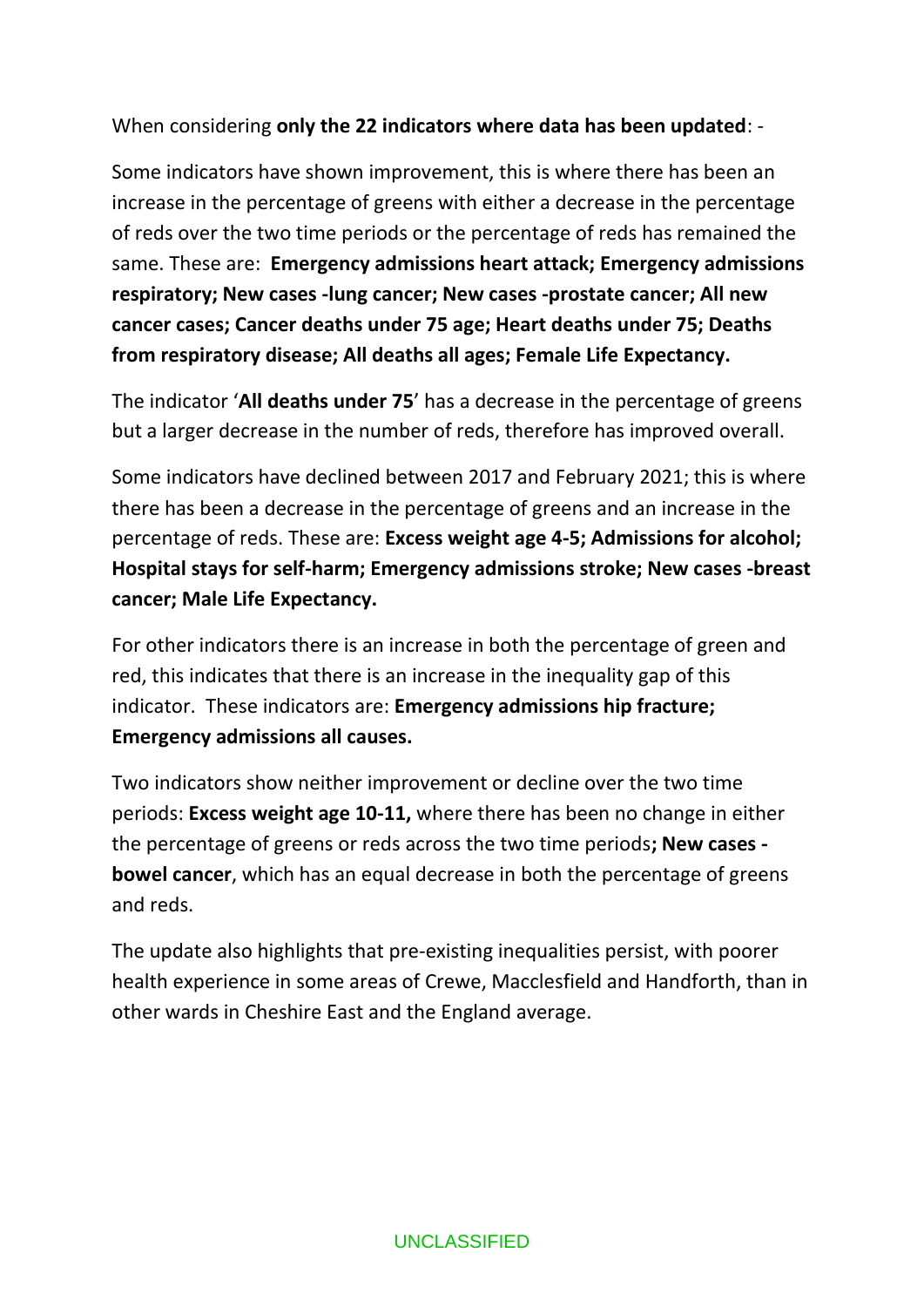## Top 10 worse performing wards

|                           | Indicators coloured red |     |
|---------------------------|-------------------------|-----|
| Ward                      | Number                  | %   |
| Crewe Central             | 35                      | 88% |
| Crewe St Barnabas         | 34                      | 85% |
| <b>Crewe West</b>         | 33                      | 83% |
| Crewe East                | 32                      | 80% |
| Crewe North               | 32                      | 80% |
| Macclesfield South        | 32                      | 80% |
| Crewe South               | 31                      | 78% |
| Macclesfield Hurdsfield   | 25                      | 63% |
| Macclesfield West and Ivy | 24                      | 60% |
| Handforth                 | 23                      | 58% |

#### **Nantwich Locality**

There are 5 wards in the Nantwich Locality. In 2017 50% was coloured green within the Nantwich Locality. In February 2021 this had increased to 53%. In 2017 17% was coloured red, this increased to 22% in In February 2021.

This indicates that the inequality gap widened within Nantwich Locality over the two time periods.

## **Crewe Locality**

There are 11 wards in the Crewe Locality. In 2017 31% was coloured green within the Crewe Locality. In February 2021 this had reduced to 30%. In 2017 54% was coloured red, this increased to 55% in February.

Overall Crewe Locality has declined compared to other areas over the two snapshots.

## **Sandbach, Middlewich, Alsager, Haslington (SMASH) Locality**

There are 9 wards in the SMASH Locality. In 2017 46% was coloured green within the SMASH Locality. This remained the same in February 2021. In 2017 26% was coloured red, this remained the same at 26% in February 2021. Overall SMASH Locality remained the same compared to other areas over the two time periods.

#### UNCLASSIFIED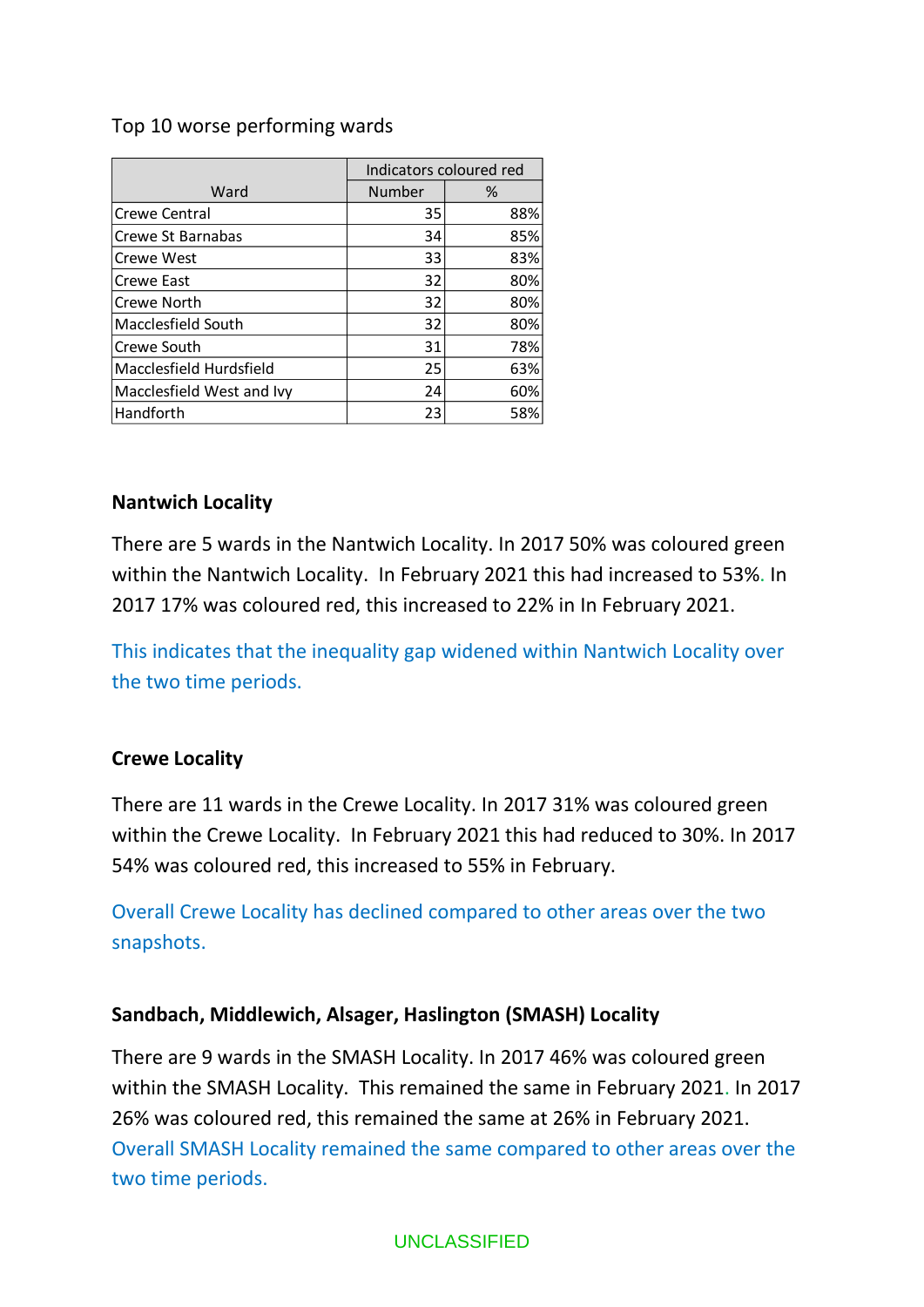## **Congleton Locality**

There are 3 wards in the Congleton Locality. In 2017 39% was coloured green within the Congleton Locality. This had increased to 42% in February 2021. In 2017 26% was coloured red, this reduced to 25% in February 2021.

Overall Congleton Locality has improved compared to other areas over the two time periods.

## **Knutsford Locality**

There are 3 wards in the Knutsford Locality. In 2017 53% was coloured green within the Knutsford Locality. This had increased to 57% in February 2021. In 2017 26% was coloured red, this decreased to 22% in February 2021.

Overall Knutsford Locality has improved compared to other areas over the two time periods.

#### **Wilmslow Locality**

There are 8 wards in the Wilmslow Locality. In 2017 60% was coloured green within the Wilmslow Locality. This had increased to 63% in February 2021. In 2017 21% was coloured red, this remained the same at 21% in February 2021.

Overall Wilmslow Locality has improved compared to other areas over the two time periods.

## **Macclesfield Locality**

There are 9 wards in the Macclesfield Locality. In 2017 39% was coloured green within the Macclesfield Locality. This had increased to 42% in February 2021. In 2017 36% was coloured red, this increased to 38% in February 2021.

This indicates that the inequality gap widened within Macclesfield Locality over the two time periods.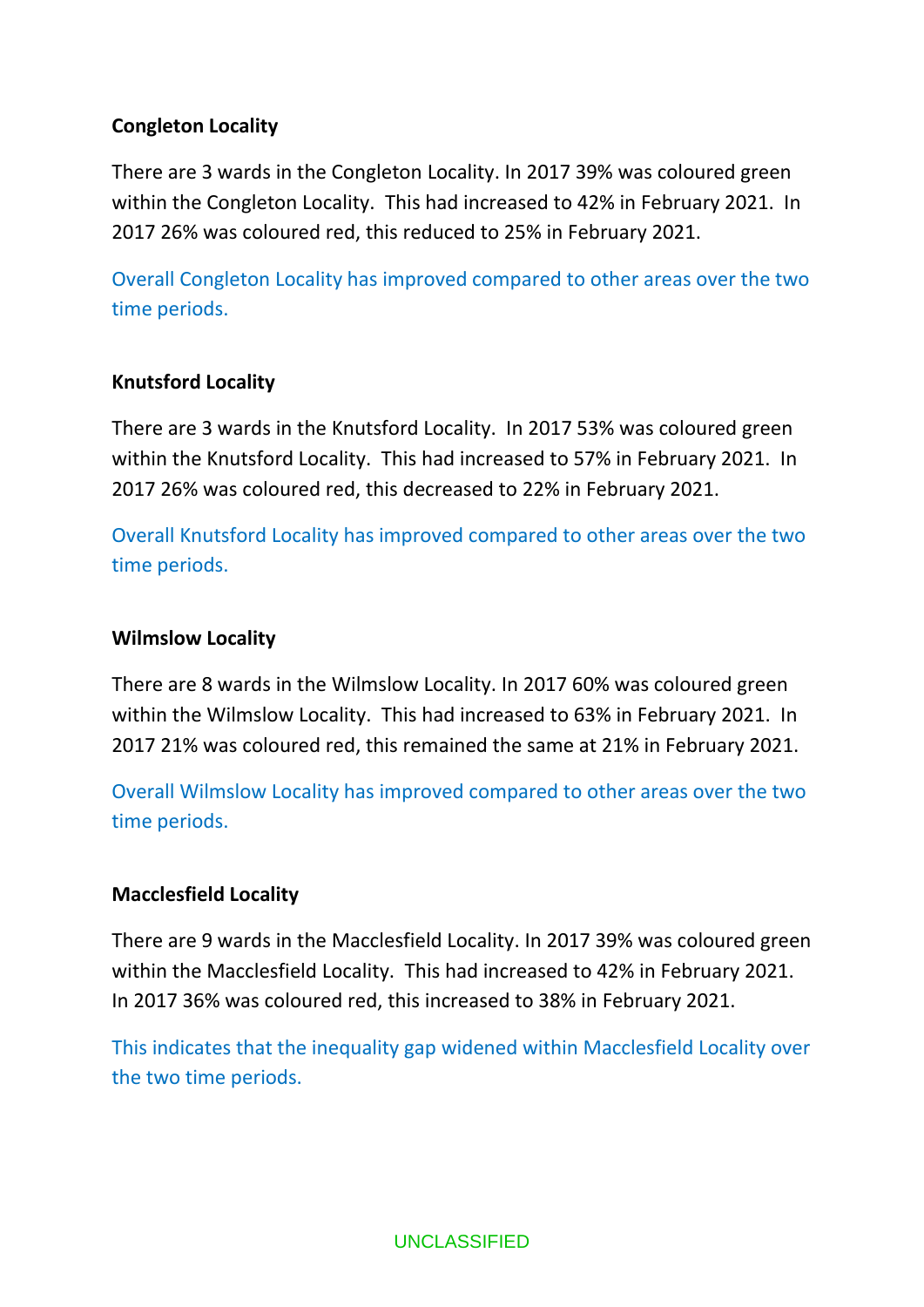## **Poynton Locality**

There are 4 wards in the Poynton Locality. In 2017 63% was coloured green within the Poynton Locality. This had reduced to 60% in February 2021. In 2017 13% was coloured red, this remained the same in February 2021.

Overall Poynton Locality has declined slightly compared to other areas over the two time periods.

Overall RAG status of indicators by locality is given below:

Cheshire East - Amber

Nantwich- Green

Crewe - Red

Sandbach, Middlewich, Alsager, Haslington (SMASH) - Amber

Congleton - Amber

- Knutsford Green
- Wilmslow Green

Macclesfield - Amber

Poynton - Green

*RAG status key used: Green = 50% or more boxes are green Amber = Picture is mixed. There are neither 50% or more red boxes or 50% or more green boxes. Red = 50% or more boxes are red.*

Note: Indicators relating to demographic information are excluded from this comparison analysis, these are coloured shades of blue on the Feb 2021 Tartan rug. The 'Pensioners living alone' indicator has also been excluded from the analysis. The 'Long term unemployment' indicator was also excluded from the Nov 2017 analysis as it was not available for the lower geographies for that data release.

UNCLASSIFIED